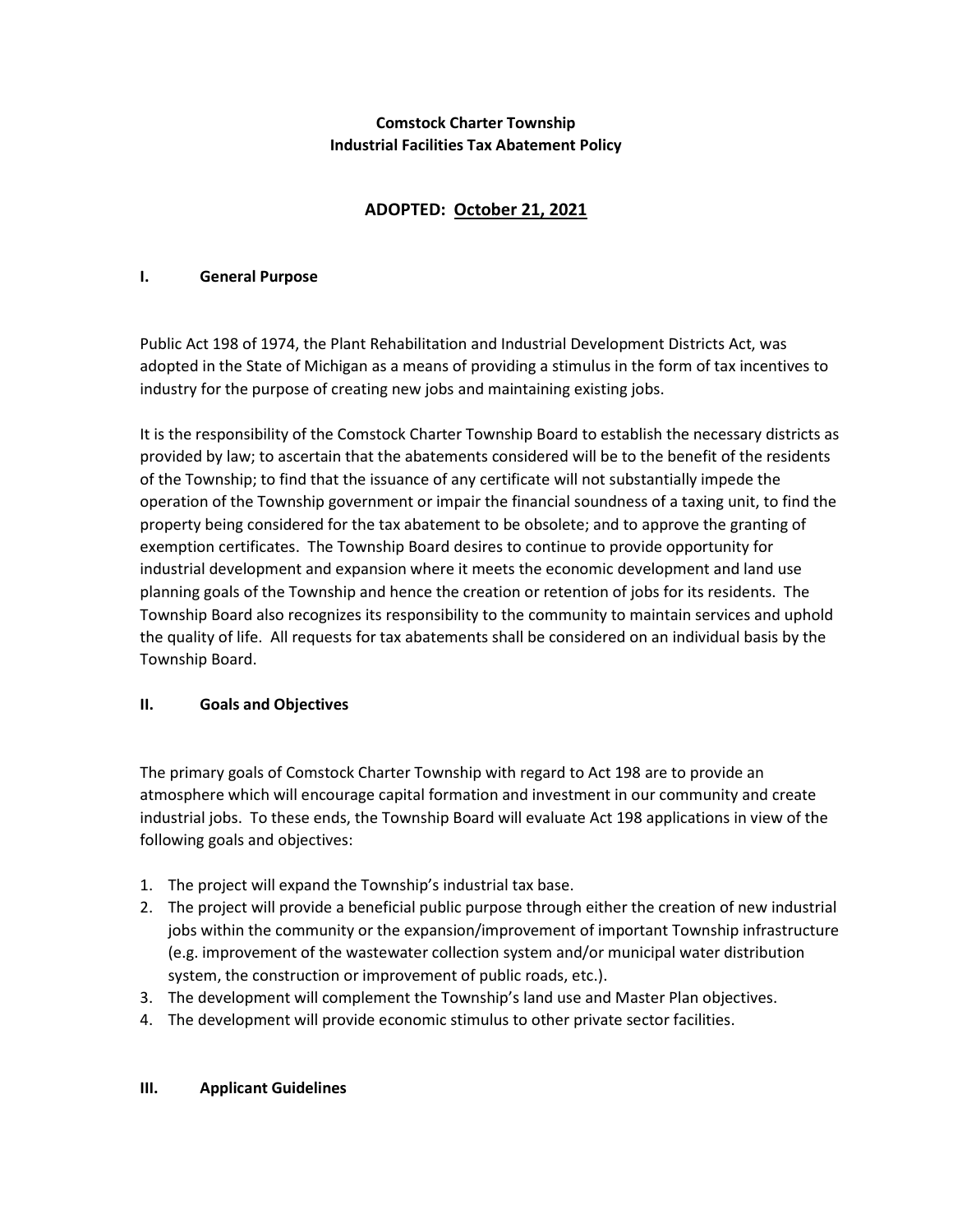The applicant shall comply with the following criteria, unless specifically waived by the Township Board, at the time of application for a tax abatement district:

- 1. The application meets all current financial obligations to the Township, is in compliance with all applicable federal, state and Township codes, and has no pending litigation against the Township, including appeals to the Michigan Tax Tribunal.
- 2. The estimated value of the eligible construction or capital improvement is \$500,000 or more.
- 3. The applicant is willing to execute an Abatement Agreement within the Township which shall, at a minimum, include the following:
	- a. That the exemption certificate may be revoked or reduced if the applicant has not substantially complied with the conditions of the abatement with respect to the items described in the application and within the time frame provided.
	- b. In the event that the applicant ceases operation, so that it is no longer employing people and producing goods and no successor employer is providing employment during the term of the abatement then, if less than two years has transpired since the approval of the exemption certificate from the State Tax Commission, 100% of the tax abatement from the local unit shall be repaid by the applicant; if between two and four years have transpired since approval of the exemption certificate by the State Tax Commission, 50% of the tax abatement from the local unit shall be repaid by the applicant; if more than four years have transpired since approval of the exemption certificate by the State Tax Commission, then no funds shall be repayable, however, the exemption certificate may be revoked for any remaining term.
- 4. The applicant agrees to provide Township staff with information on its project investment and number of employees as required by the Township during the term of the abatement.
- 5. The applicant shall follow the steps below to request that a tax abatement district be established and that an exemption certificate be issued.
	- a. Applicants requesting the establishment of a tax abatement district must submit a letter of request and an Application for the Establishment of an Act 198 District (forms available at the Township Hall) to the Township Clerk, along with a non-refundable filing fee as required in Section VI.
	- b. An Application for the Establishment of an Act 198 District shall be filed prior to the start of construction or any improvement to the property.
	- c. If the establishment of a district is approved, the applicant may proceed with an application for an exemption certificate. This may occur contemporaneously with the request to establish a district.
	- d. Applicants requesting an exemption certificate within an established district must submit an application and Act 198 Information Summary (forms available at the Township Hall) to the Township Clerk within the legal timeframe (six months from the commencement of construction/installation), along with a non-refundable filing fee (if the district was previously established) as required by in Section VI.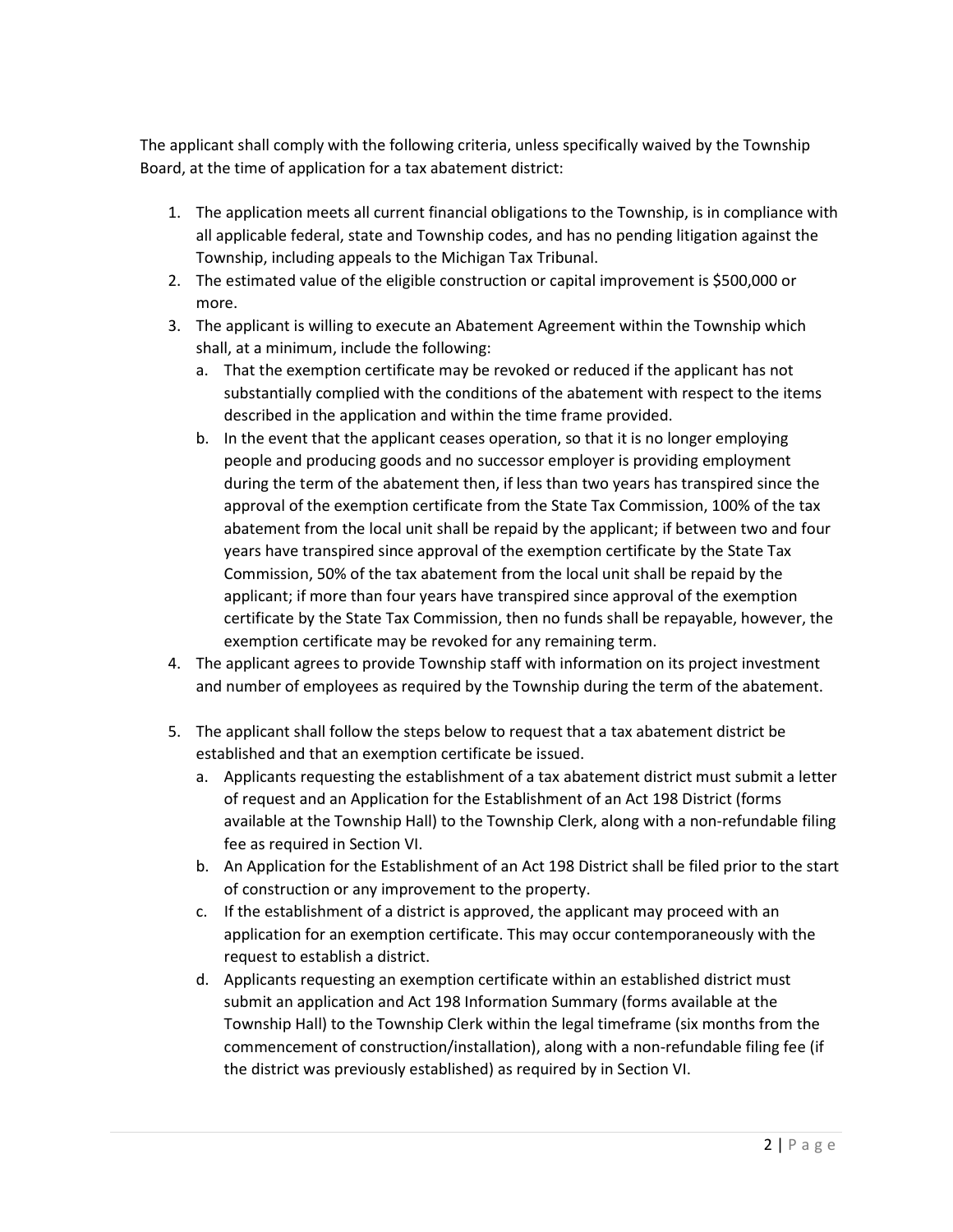- e. Applicants, or their duly appointed representatives, must attend all meetings and public hearings affecting the establishment of a district and issues of their certificate; otherwise the Township Board shall take no action.
- f. Applicants must comply with the requirements of Public Act 198 of 1974, as amended. To ensure consideration for the following tax year, an exemption application should be approved by the Comstock Charter Township Board and be in the possession of the State Tax Commission (STC) in Lansing prior to October  $31<sup>st</sup>$  to ensure it is processed by the STC before the end of the year.

# IV. Township Guidelines

- 1. All completed applications for the establishment of a district, an exemption certificate or transfer of an existing certificate shall be submitted to the Township Clerk by September 1<sup>st</sup> and approved by the Township Board by mid-October.
- 2. Public hearings will be scheduled and legal notices will be published by the Township Board as required by law. The applicant will be notified of the dates of the hearings by mail.
- 3. Final approval of a district or exemption certificate issuance shall be decided by the Township Board. The Township Board will determine the abatement term length for all exemption certificates.
- 4. All exemption certificates granted by Comstock Charter Township shall be subject to compliance reviews. If the Township has reason to believe that the applicant has not been, or is no longer in compliance with the provisions stated in the application, it shall conduct a compliance review. A mandatory compliance review will be held at the midpoint of a tax abatement term.
- 5. The chief executive officer, or a duly authorized employee, of the company receiving the exemption certificate shall be required to annually file with the Township a notarized statement that the company is in compliance with their application and, if not, a statement of the company's intended actions to come into compliance. The statement shall be filed with the Township Clerk by December  $31<sup>st</sup>$  of each year.
- 6. Pursuant to Act 334 of the Public Acts of 1993, as amended, prior to approval of the issuance of an industrial facilities exemption certificate, the applicant and the Township shall enter into an Abatement Agreement which, at a minimum, includes the following terms and conditions:
	- a. Failure by the applicant to produce the number of jobs promised in an application, or to provide the total capital investment promised in an application which was otherwise approved by the Township, could result in an abatement revocation or reduction in the number of years that taxes are abated.
	- b. In the event the applicant has not substantially complied with the application, with respect to the items described in the application, and within the time frames provided in the application, the abatement previously approved may be revoked or the term reduced by the Township.